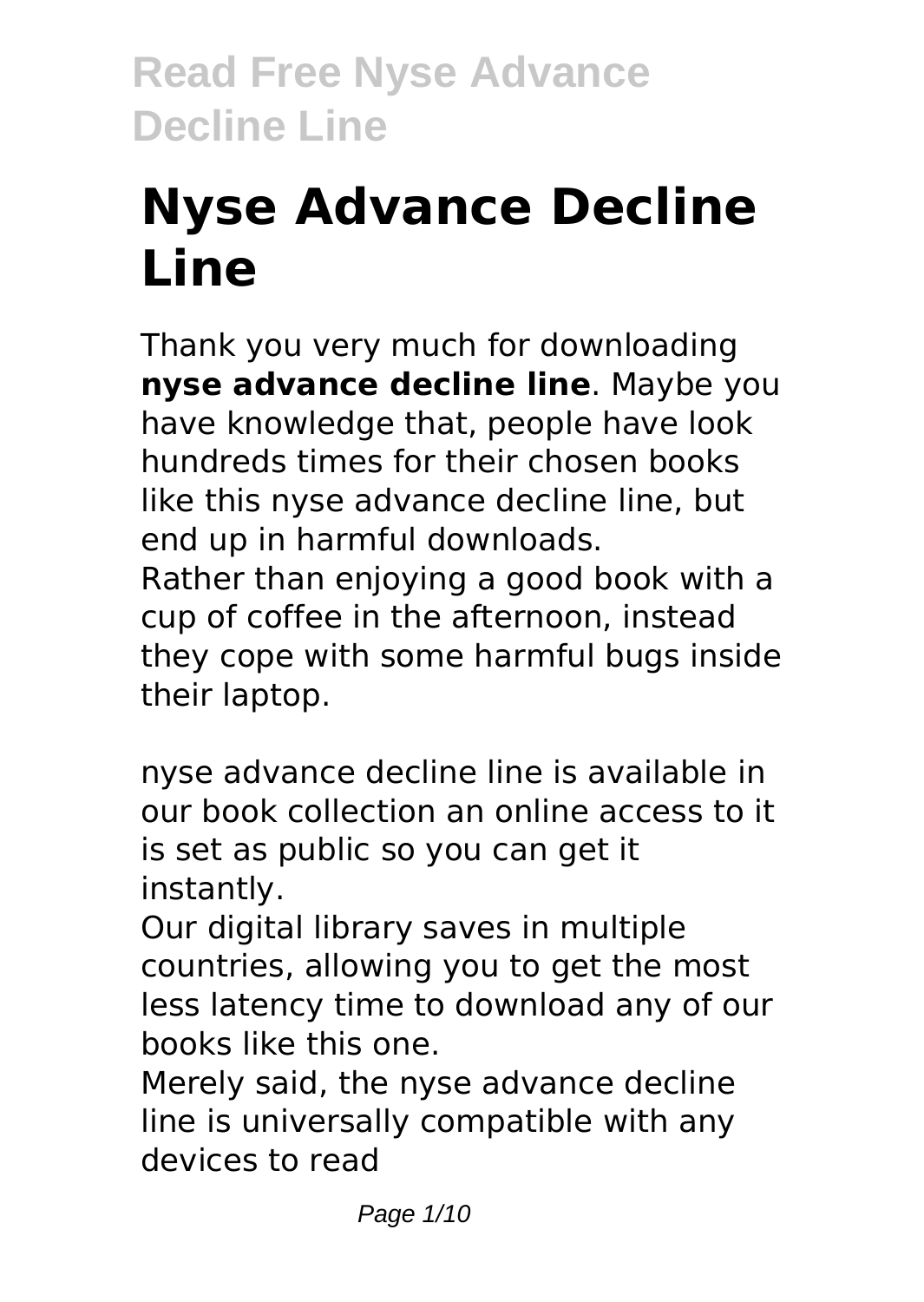Read Print is an online library where you can find thousands of free books to read. The books are classics or Creative Commons licensed and include everything from nonfiction and essays to fiction, plays, and poetry. Free registration at Read Print gives you the ability to track what you've read and what you would like to read, write reviews of books you have read, add books to your favorites, and to join online book clubs or discussion lists to discuss great works of literature.

#### **Nyse Advance Decline Line**

View and compare NYSE,ADVANCE,DECL INE,LINE,CHART,CHARTS on Yahoo Finance.

# **NYSE,ADVANCE,DECLINE,LINE,CHAR T,CHARTS | Stock Prices ...**

Advance Decline Explained. Breadth charts show much more than normal charts. They make measurements of stocks making news highs, advancing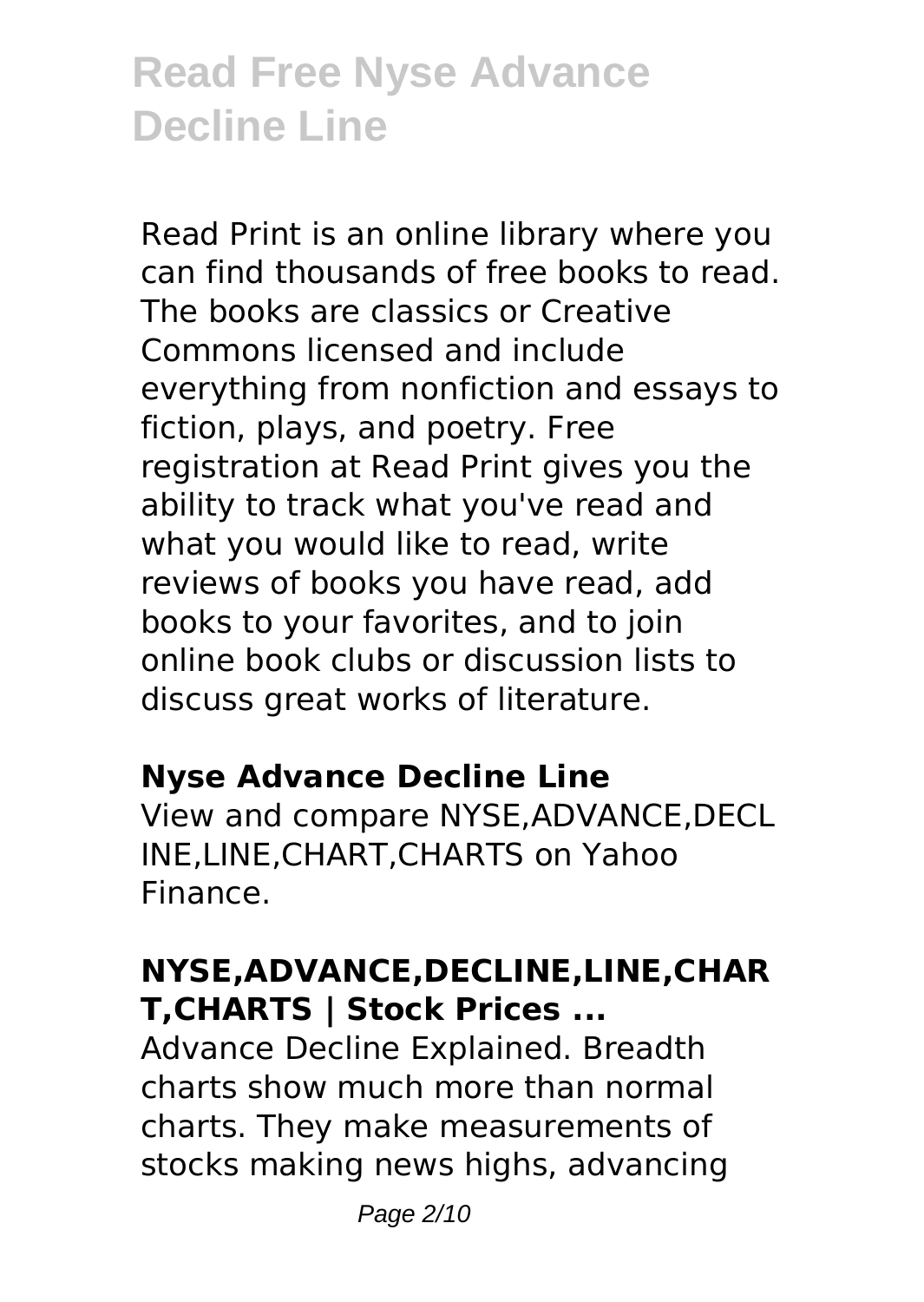versus declining issues and more. This is an advance decline chart for the NYSE in real time. Learn more about CFDs..

### **Advance Decline Chart NYSE - ADV DEC**

daily chart nyse advance/decline/unchanged issues Duration : Auto. 2 months 3 months 6 months 9 months 1 year 2 years 5 years 10 years Max. Period : Day Week

# **NYSE ADVANCE/DECLINE/UNCHANGED ISSUES : Index Quotes and ...**

The Advance-Decline Line (AD Line) is a breadth indicator based on Net Advances, which is the number of advancing stocks less the number of declining stocks. Net Advances is positive when advances exceed declines and negative when declines exceed advances. The AD Line is a cumulative measure of Net Advances, rising when it is positive and falling when it is negative.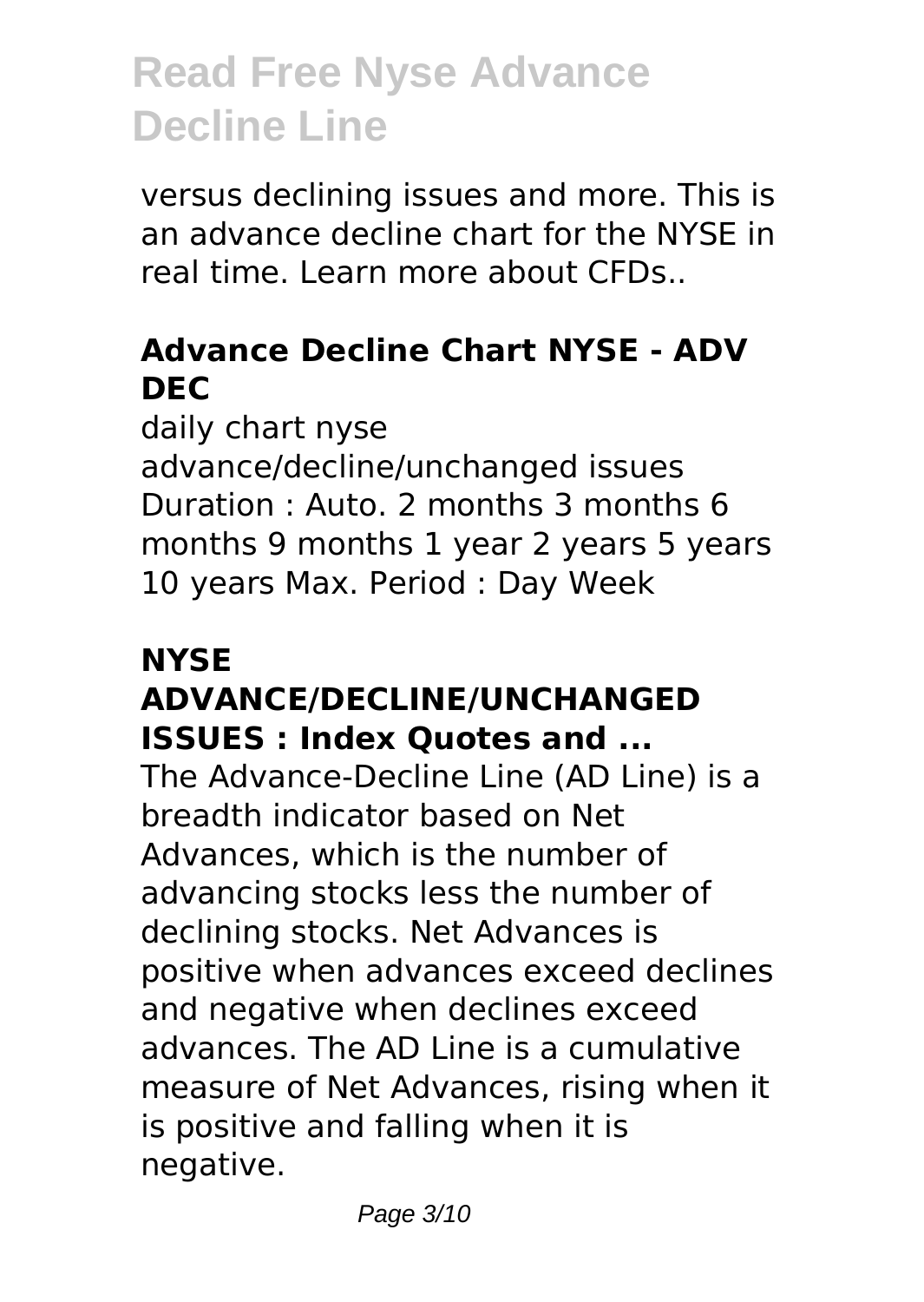#### **Advance-Decline Line [ChartSchool]**

Technical stocks chart with latest price quote for NYSE Advance Decline Ratio, with technical analysis, latest news, and opinions. ... On futures charts, the horizontal purple line above the Volume bars represents Open Interest. Technical Charts have the option to create Spread Charts , ...

# **NYSE Advance Decline Ratio Technical Chart - Barchart.com**

NYSE Advance/Decline Line Yardeni Research, Inc. September 29, 2020 Dr. Edward Yardeni 516-972-7683 eyardeni@yardeni.com Joe Abbott 732-497-5306 jabbott@yardeni.com Please visit our sites at www.yardeni.com blog.yardeni.com thinking outside the box

# **NYSE Advance/Decline Line - Yardeni Research**

The Advance/Decline Line is a market breadth indicator that shows the degree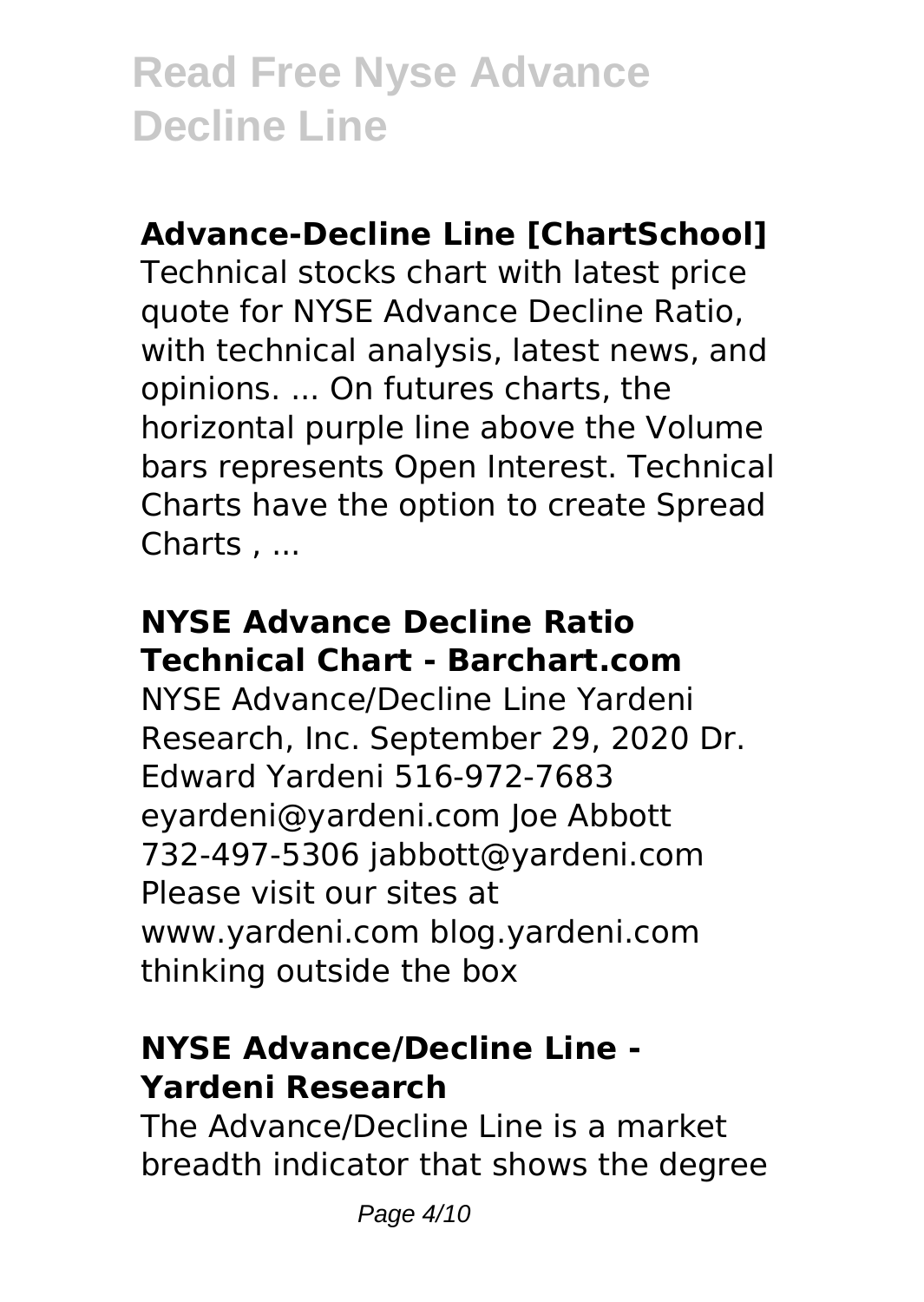of participation of individual stocks in a markets rise or fall. It does so by subtracting the number of declining stocks from the number of advancing stocks. The indicator cumulates these differences, called net advances, over a certain period by adding the difference between the number of declining and advancing stocks to the previous indicator value.

# **Advance/Decline Line — Technical Indicators — Indicators ...**

View live NYSE Advance Decline Difference chart to track latest price changes. INDEX:ADDN trade ideas, forecasts and market news are at your disposal as well. ... Advance Decline Line versus S&P 500 and VIX. ADDN, D. Delta10. The charts shows that AdvanceDecline Line and VIX are showing the tops and bottoms of S&P price movement. You'll also ...

# **ADDN Index Charts and Quotes — TradingView**

Page 5/10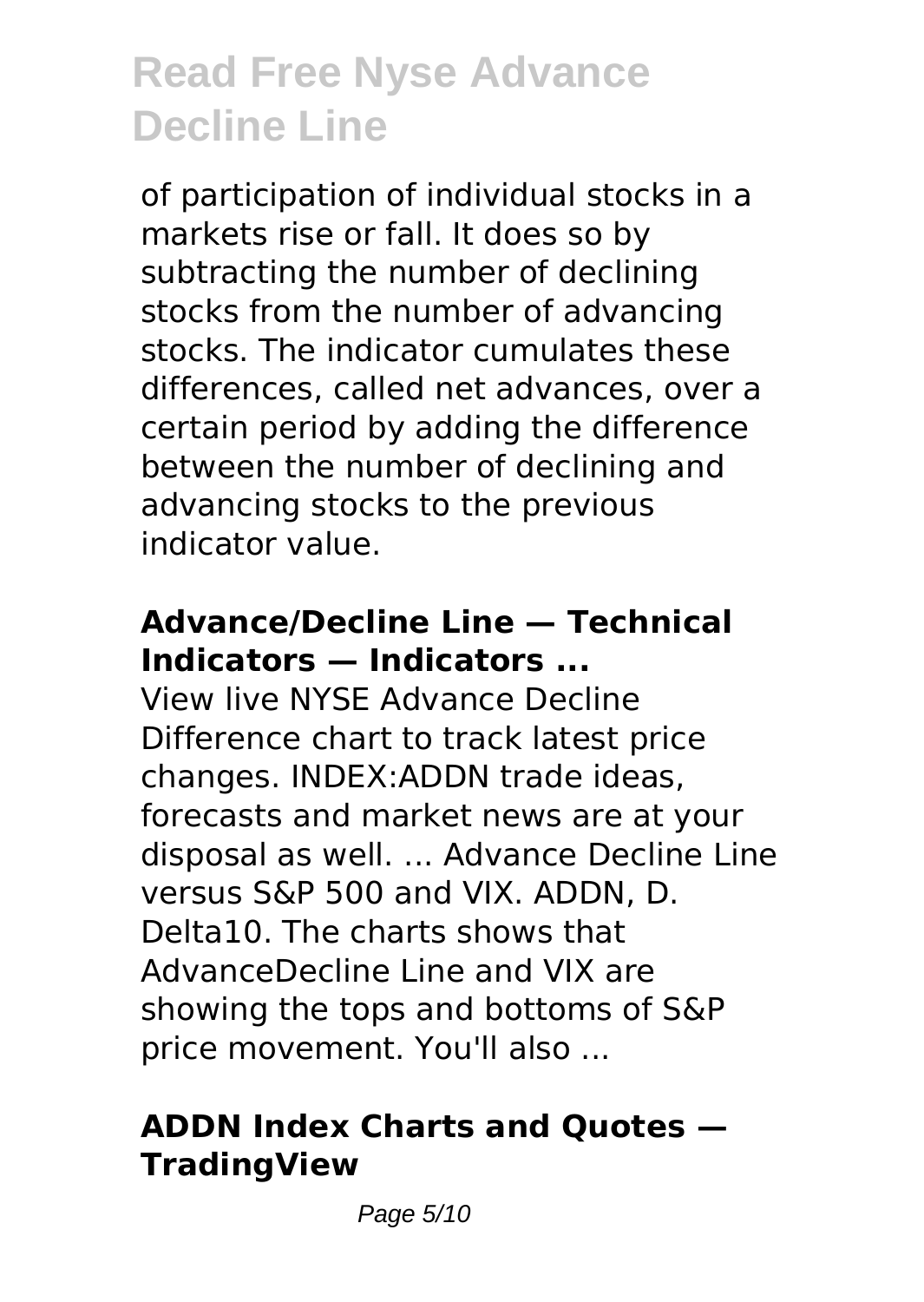The Advance/Decline Line (AD Line) is a breadth indicator which is calculated by taking the difference between the number of advancing and declining issues and adding the result to the previous value. It rises when advances exceed declines and falls when declines exceed advances.

### **Advance / Decline Line for S&P 500, Dow, Nasdaq ...**

The advance/decline line (A/D) is a technical indicator that plots the difference between the number of advancing and declining stocks on a daily basis. The indicator is cumulative, with a positive...

#### **Advance/Decline Line - A/D Definition and Uses**

The advance–decline line is a plot of the cumulative sum of the daily difference between the number of issues advancing and the number of issues declining in a particular stock market index. Thus it moves up when the index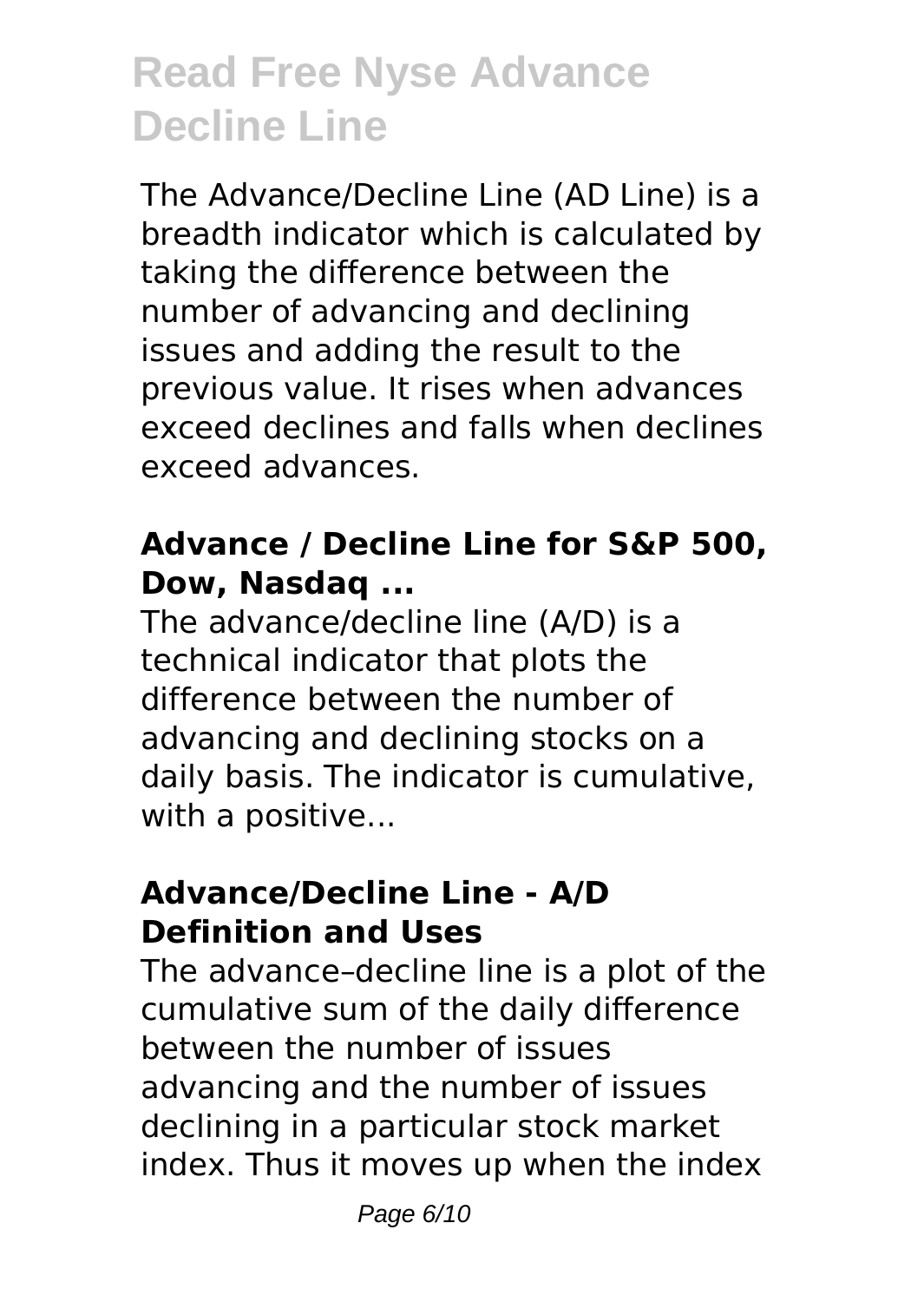contains more advancing than declining issues, and moves down when there are more declining than advancing issues.

# **Advance–decline line - Wikipedia**

Whether you're a professional "in the know" or someone who just learned something new today, the articles published on a new high in the NYSE advance/decline line is behavioral finance at its best....

# **The NYSE advance/decline line is lying to you - MarketWatch**

The Advance Decline Line is used primarily to confirm price movementand detect divergences. To illustrate, say that todays advancing issues (\$ADV or \$NYADV) is 1,692 stocks. That is 1,692 stocks closed the day with an increase in their share price. The declining issues (\$DECL or \$NYDEC) is 1,311.

# **Advance Decline Line: How to Calculate - Commodity.com**

The advance-decline ratio is the number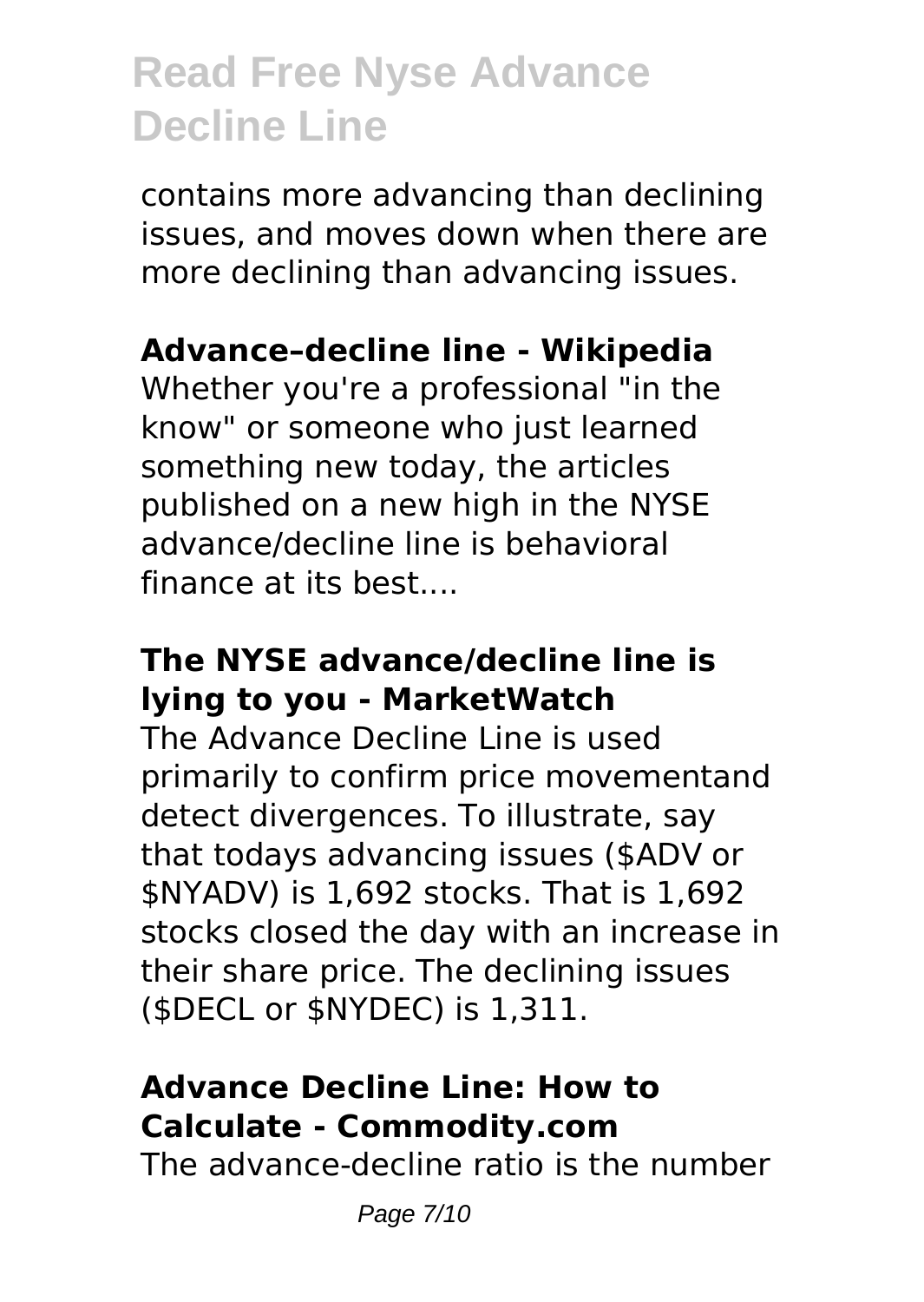of advancing shares divided by the number of declining shares. The advance-decline ratio can be calculated for various time periods, such as one day, one...

### **Advance/Decline Ratio (ADR) Definition**

The Advance Decline Line (AD Line) is one of the better known breadth indicators in technical analysis. Initially, the Advance Decline Line (AD Line) was applied to the NYSE (New York Stock Exchange).

#### **Advance Decline Line | AD Line | MarketVolume.com**

Enter the advance-decline (AD) line, a technical-analysis tool that charts the number of advancing stocks minus the number of declining stocks each trading day over time. The AD line rises when advances exceed declines, and it falls when declines exceed advances.

# **Can the Advance-Decline Line**

Page 8/10